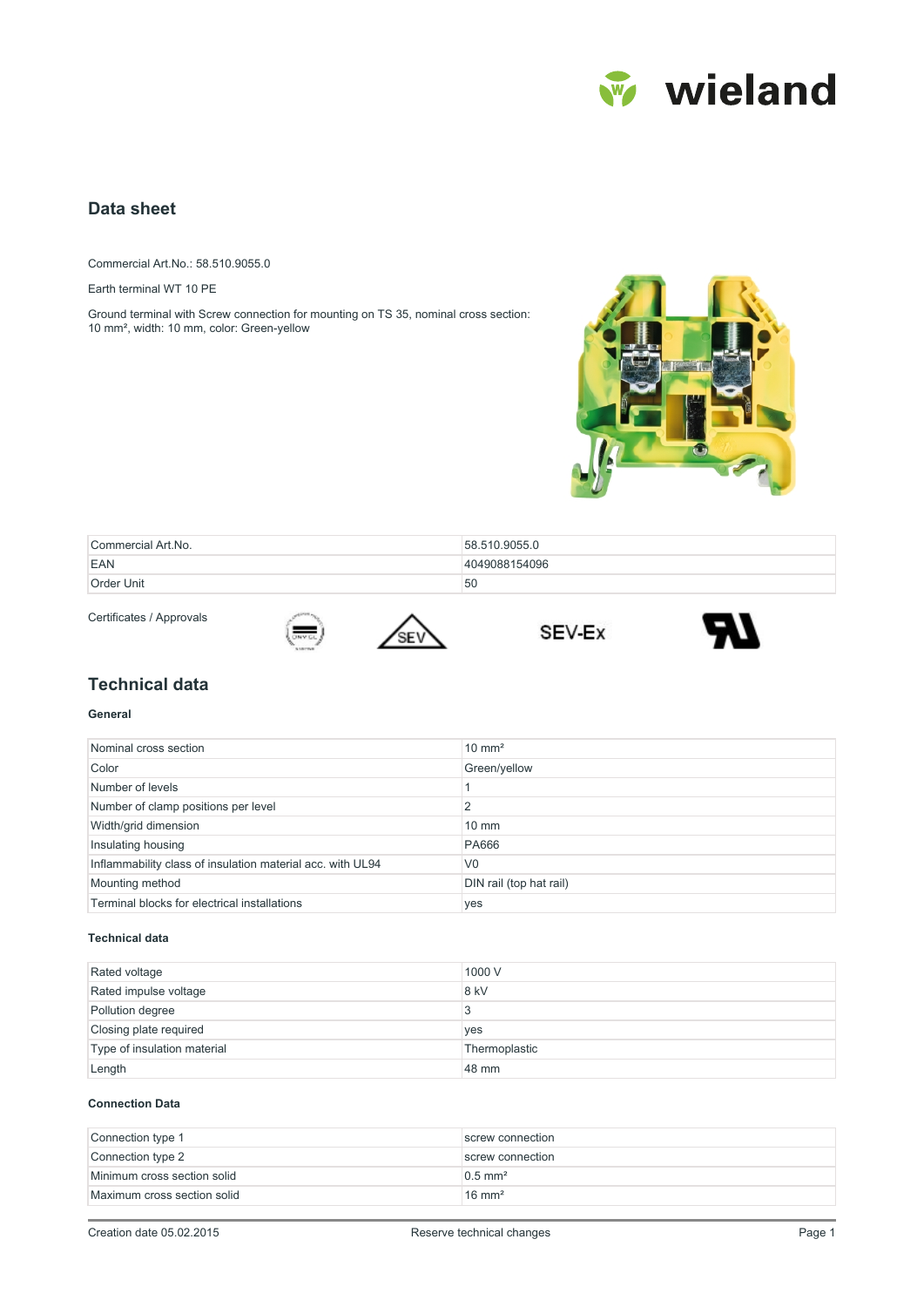

| Minimum cross section fine stranded                                        | $0.5$ mm <sup>2</sup> |
|----------------------------------------------------------------------------|-----------------------|
| Maximum cross section fine stranded                                        | $16 \text{ mm}^2$     |
| Minimum cross section stranded                                             | $16 \text{ mm}^2$     |
| Maximum cross section stranded                                             | $16 \text{ mm}^2$     |
| Minumum conductor cross section (flex., stranded) with cable end<br>sleeve | $0.5$ mm <sup>2</sup> |
| Maximum conductor cross section (flex., stranded) with cable end<br>sleeve | $10 \text{ mm}^2$     |
| Wire strip length                                                          | $13 \text{ mm}$       |
| Torque conductor mounting                                                  | $1.2$ Nm              |

### **Technical Data UL/CSA**

| Cross section UL  | <b>20-6 AWG</b> |
|-------------------|-----------------|
| Voltage UL        | 600 V           |
| Cross section CSA | $20-6$ AWG      |
| Voltage CSA       | 600 V           |

## **Classification**

| ECLASS <sub>11</sub> |          |
|----------------------|----------|
| ECLASS 8.1           | 27141141 |
| ETIM 7.0             | EC000901 |
| ETIM 6.0             | EC000901 |
| ETIM 5.0             | EC000901 |
| ETIM 4.0             | EC000901 |
| ETIM 3.0             | EC000901 |

#### **Product compliance**

| <b>ROHS</b> conformity status       | Compliant |
|-------------------------------------|-----------|
| <b>REACH-SVHC conformity status</b> | Compliant |

# **Accessories**

| Commercial<br>Art.No.: | Article-type description:                              | Description:                                                                                                  |
|------------------------|--------------------------------------------------------|---------------------------------------------------------------------------------------------------------------|
| Z7.283.8227.0          | Jumper bar IVBWKF 10-2                                 | Cross connector, insulated for DIN rail terminal blocks type WKF, 2 -<br>pole                                 |
| 98.300.0000.0          | Mounting rail TS 35x7,5 UNPERF - I:2000mm              | Mounting rail TS 35, unslotted, size 7,5 mm, length 2 m, material steel.<br>galv. zinc-plated and dichromated |
| 98.300.1000.0          | Mounting rail TS 35x7,5 PERF 15mm -<br>$1:2000$ mm     | Mounting rail TS 35, slotted, size 7,5 mm, length 2 m, material steel.<br>galv. zinc-plated and dichromated   |
| 98.300.1900.0          | Mounting rail TS 35x7,5 PERF 25mm -<br>$1:2000$ mm     | Mounting rail TS 35, slotted, size 7,5 mm, length 2 m, material steel.<br>galv. zinc-plated and dichromated   |
| 98.360.0000.0          | Mounting rail TS 35x15-2,3 UNPERF - I:2000mm           | Mounting rail TS 35, unslotted, size 15 mm, length 2 m, material steel.<br>galv. zinc-plated and dichromated  |
| 98.360.0004.0          | Mounting rail TS 35x15-2,3 UNPERF FZN -<br>$1:2000$ mm | Mounting rail TS 35, unslotted, size 15 mm, length 2 m, material steel,<br>hot galvanized                     |
| 98.370.0000.0          | Mounting rail TS 35x15 UNPERF - I:2000mm               | Mounting rail TS 35, unslotted, size 15 mm, length 2 m, material steel.<br>galv. zinc-plated and dichromated  |
| 98.370.1000.0          | Mounting rail TS 35x15 PERF 15mm - I:2000mm            | Mounting rail TS 35, slotted, size 15 mm, length 2 m, material steel.<br>galv. zinc-plated and dichromated    |
| 98.380.0000.0          | Mounting rail TS 35x15-2,3 UNPERF CU -<br>$1:2000$ mm  | Mounting rail TS 35, unslotted, size 15 mm, length 2 m, material E<br>copper                                  |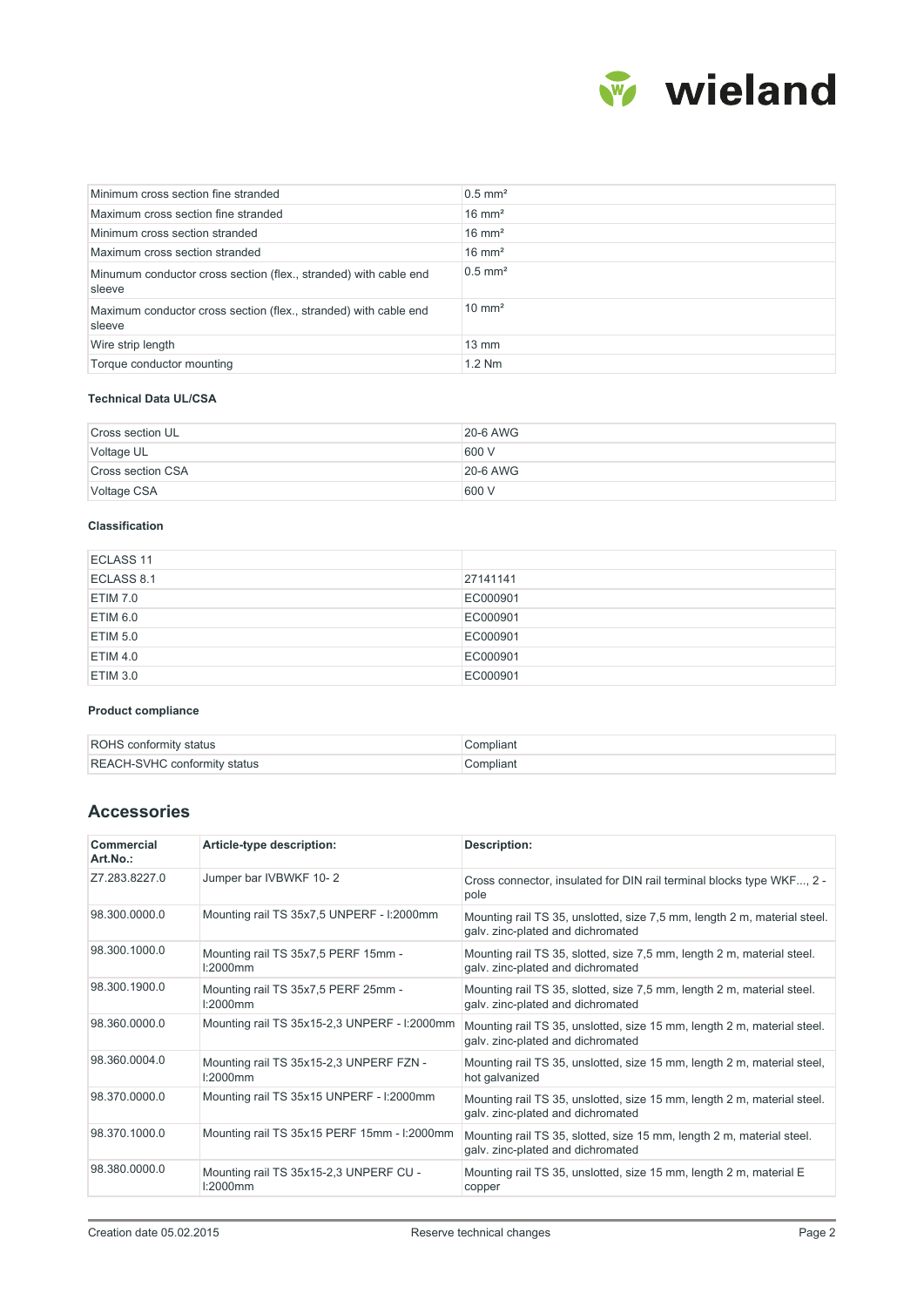

| 07.313.2555.0 | End plate AP WT 2,5-10 GR                          | End plate for DIN rail terminal blocks type WT 2,5, color: grey                                                                                        |
|---------------|----------------------------------------------------|--------------------------------------------------------------------------------------------------------------------------------------------------------|
| 07.313.2655.0 | Partition TW WT 2,5-10 GR                          | Partition for DIN rail terminal blocks type WT 2.5, WT 4, WT 6 and WT<br>10, color: grey                                                               |
| 98.300.1800.0 | Mounting rail TS 35x7,5 PERF 18mm -<br>$1:2000$ mm | Mounting rail TS 35, slotted, size 7,5 mm, length 2 m, material steel.<br>galv. zinc-plated and dichromated                                            |
| 04.242.5053.0 | Marking tag strips 9705 A / 5 / 10                 | Marking tag strips for DIN rail terminal blocks type 9700 A / 5, 10<br>tags per strip, color: blue, unmarked, markable with Wieplot plotter-<br>system |